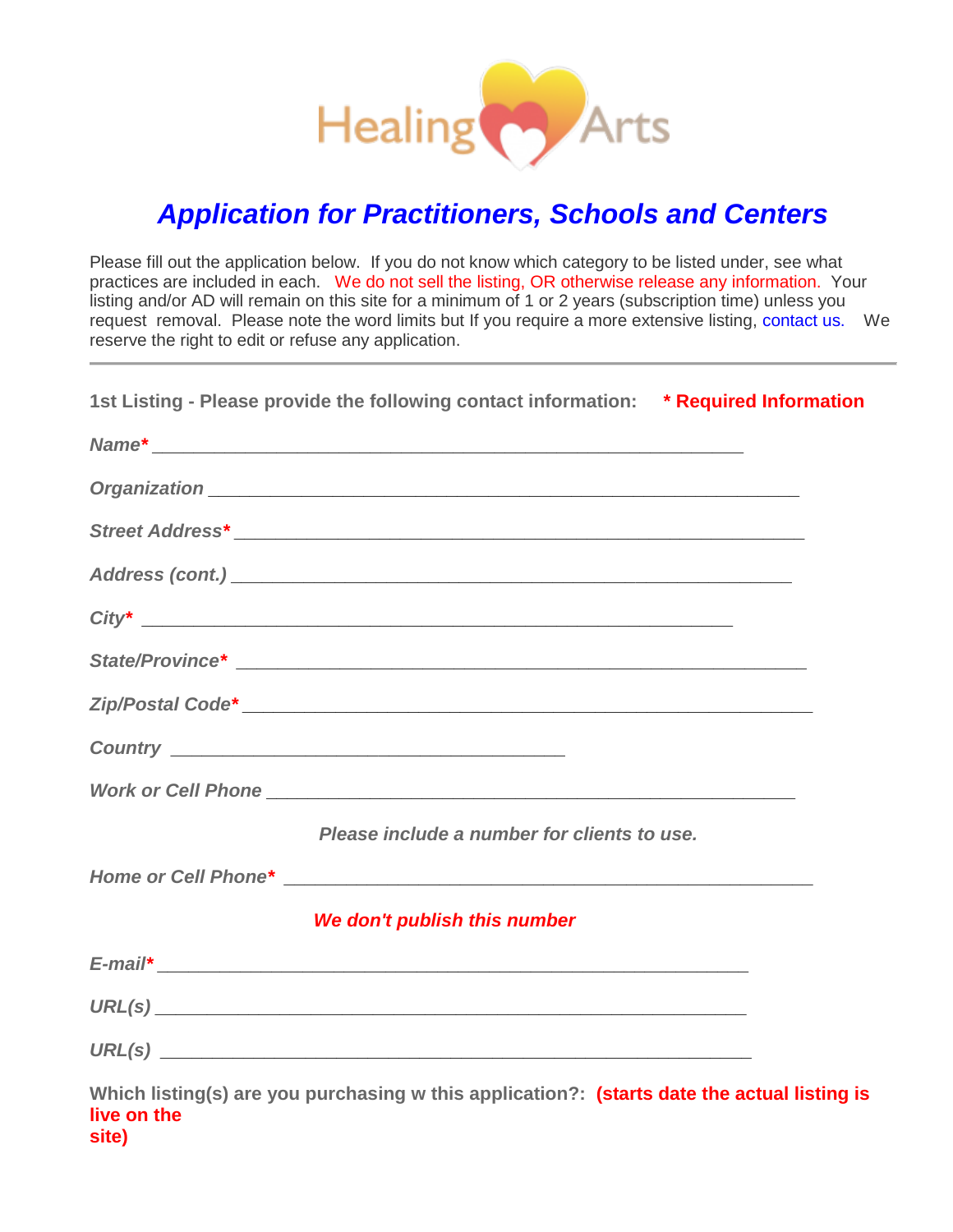| <b>Basic Listing:</b>                                                                                                                       |                                                 | 24 months - \$129 $\Box$<br>in 5 categories     | 24 months w FREE Front Page Ad (1 yr) \$169<br>in 10 categories (Short Time Offer Only!)                                                                      |  |  |  |  |
|---------------------------------------------------------------------------------------------------------------------------------------------|-------------------------------------------------|-------------------------------------------------|---------------------------------------------------------------------------------------------------------------------------------------------------------------|--|--|--|--|
| <b>Front Page Ad:</b>                                                                                                                       |                                                 | 12 months - \$125                               | <b>SideBar and Front Pg Ads Can be YouTubes</b>                                                                                                               |  |  |  |  |
|                                                                                                                                             | п                                               | 24 months - \$175                               |                                                                                                                                                               |  |  |  |  |
| Sidebar Ad:                                                                                                                                 | П                                               |                                                 | 24 months - \$85 (min. run on 5-10 pages, but right now on ALL 130 pgs)                                                                                       |  |  |  |  |
|                                                                                                                                             | <b>SideBar and Front Pg Ads Can be YouTubes</b> |                                                 |                                                                                                                                                               |  |  |  |  |
| Basic Listing & Front Page Ad: SideBar and Front Pg Ads Can be YouTubes<br>п<br>24 months Listings & 12 month Front Pg Ad - \$169 BEST DEAL |                                                 |                                                 |                                                                                                                                                               |  |  |  |  |
| in 10 categories<br>П<br>24 months Listings & 24 months Front Pg Ad - \$269<br>in 15 categories                                             |                                                 |                                                 |                                                                                                                                                               |  |  |  |  |
|                                                                                                                                             |                                                 |                                                 | Basic Listing & Front Page Ad & Sidebar Ad: all 3 ads, with up to 15 categories,<br>6 Articles, 6 YouTubes, 6 Pics/Images/logo, 4 website, 20 Events/Calendar |  |  |  |  |
|                                                                                                                                             | П                                               |                                                 | 24 months - \$325 All 24 months Ads & Categories                                                                                                              |  |  |  |  |
|                                                                                                                                             |                                                 | <b>SideBar and Front Pg Ads Can be YouTubes</b> |                                                                                                                                                               |  |  |  |  |
| <b>Basic Listing &amp; Sidebar Ad:</b>                                                                                                      |                                                 |                                                 | in 10 categories                                                                                                                                              |  |  |  |  |

**24 months - \$199** (Sidebar ad - min. running on 5-10 pages, **but right now on ALL 130 pgs**)

**Choose Listing Categories - Look above to see # of categories w each paid listing**

\_\_\_\_\_\_\_\_\_\_\_\_\_\_\_\_\_\_\_\_\_\_\_\_\_\_\_\_ \_\_\_\_\_\_\_\_\_\_\_\_\_\_\_\_\_\_\_\_\_\_\_\_

\_\_\_\_\_\_\_\_\_\_\_\_\_\_\_\_\_\_\_\_\_\_\_\_\_\_\_\_ \_\_\_\_\_\_\_\_\_\_\_\_\_\_\_\_\_\_\_\_\_\_\_\_

\_\_\_\_\_\_\_\_\_\_\_\_\_\_\_\_\_\_\_\_\_\_\_\_\_\_\_\_ \_\_\_\_\_\_\_\_\_\_\_\_\_\_\_\_\_\_\_\_\_\_\_\_

\_\_\_\_\_\_\_\_\_\_\_\_\_\_\_\_\_\_\_\_\_\_\_\_\_\_\_\_ \_\_\_\_\_\_\_\_\_\_\_\_\_\_\_\_\_\_\_\_\_\_\_\_

Acupuncture

 $\overline{\Xi}$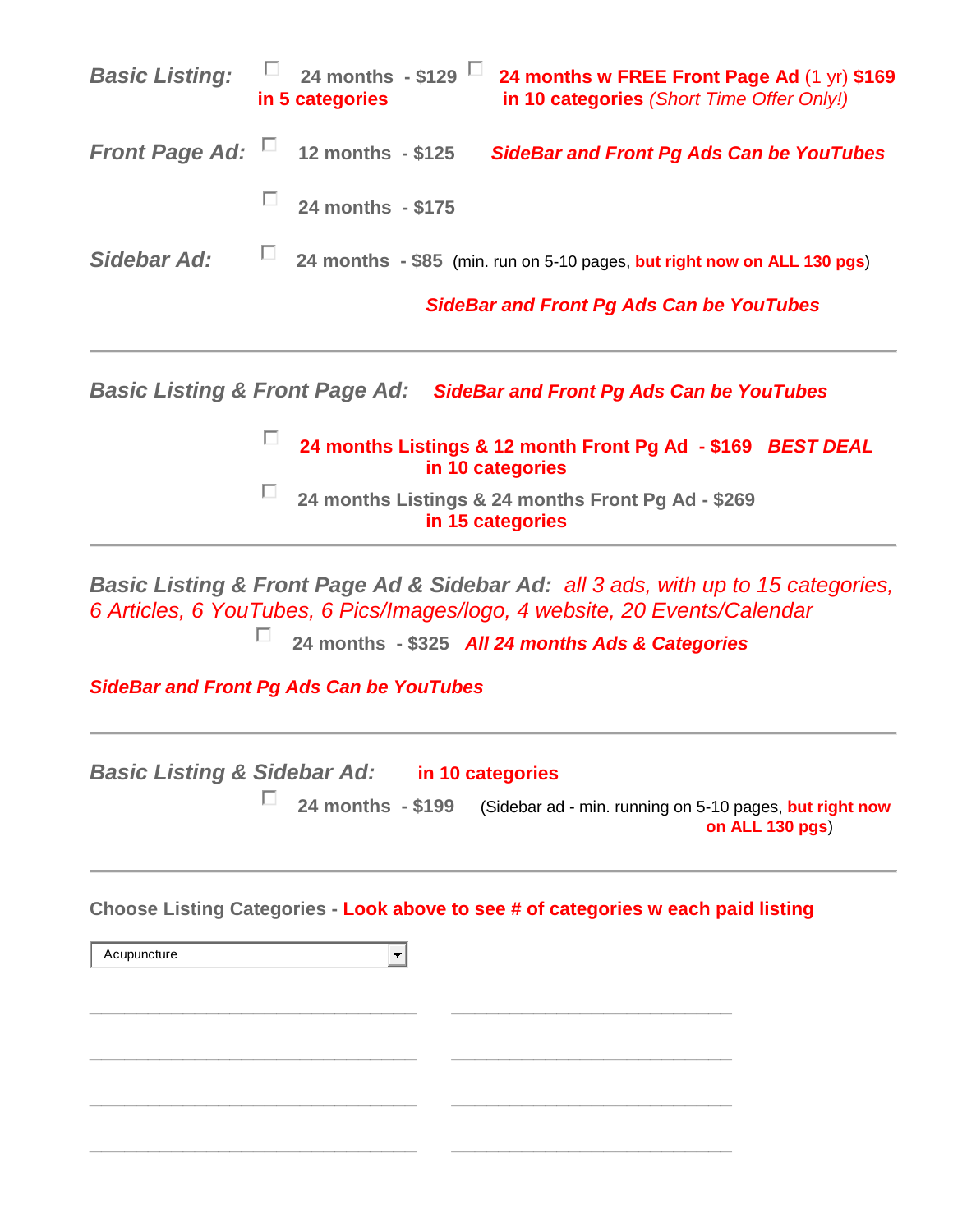**Other - Please Specify: AND, please check the site for ALL the newest categories**

\_\_\_\_\_\_\_\_\_\_\_\_\_\_\_\_\_\_\_\_\_\_\_\_\_\_\_\_ \_\_\_\_\_\_\_\_\_\_\_\_\_\_\_\_\_\_\_\_\_\_\_\_

| Please describe yourself and your practice as you would like us to publish it, with future<br>clients in mind. (Limited to 175 words)                                         |
|-------------------------------------------------------------------------------------------------------------------------------------------------------------------------------|
|                                                                                                                                                                               |
|                                                                                                                                                                               |
| Choose 1 - 3 Total of either Logo OR Image/Pics [PIs email these also].                                                                                                       |
| Choose 2 YouTubes for Category Listing(s) [PIs email these also]                                                                                                              |
| Clickable Links: Choose - 6 - 8 [PIs email these also]                                                                                                                        |
| Twitter $\square$ LinkedIn $\square$ Facebook $\square$ Yelp $\square$ Google+ $\square$ InstaGram                                                                            |
| П<br>Other??                                                                                                                                                                  |
| Articles 4 - 4, max 250 words [PIs email these also]<br>ш<br><b>Yes</b>                                                                                                       |
| ш<br>No (must be approved by mgmt)                                                                                                                                            |
| $\Box$ 2 yr listing - 2 - 4 articles CONTENT must be site appropriate to Healing, etc.                                                                                        |
| Articles can have embedded images and youTubes also! And, of course links!                                                                                                    |
| Choose Event/Calendar Listing - 45 words Limit: (Submit by 1st of each month. [PIs email these]<br>2 yr listing - up to 15, Include dates, times, location OR Ongoing/Monthly |
|                                                                                                                                                                               |

\_\_\_\_\_\_\_\_\_\_\_\_\_\_\_\_\_\_\_\_\_\_\_\_\_\_\_\_\_\_\_\_\_\_\_\_\_\_\_\_\_\_\_\_\_\_\_\_\_\_\_\_\_\_\_\_\_\_\_\_\_\_\_\_\_\_\_\_\_\_\_\_\_\_\_\_\_\_\_\_\_\_\_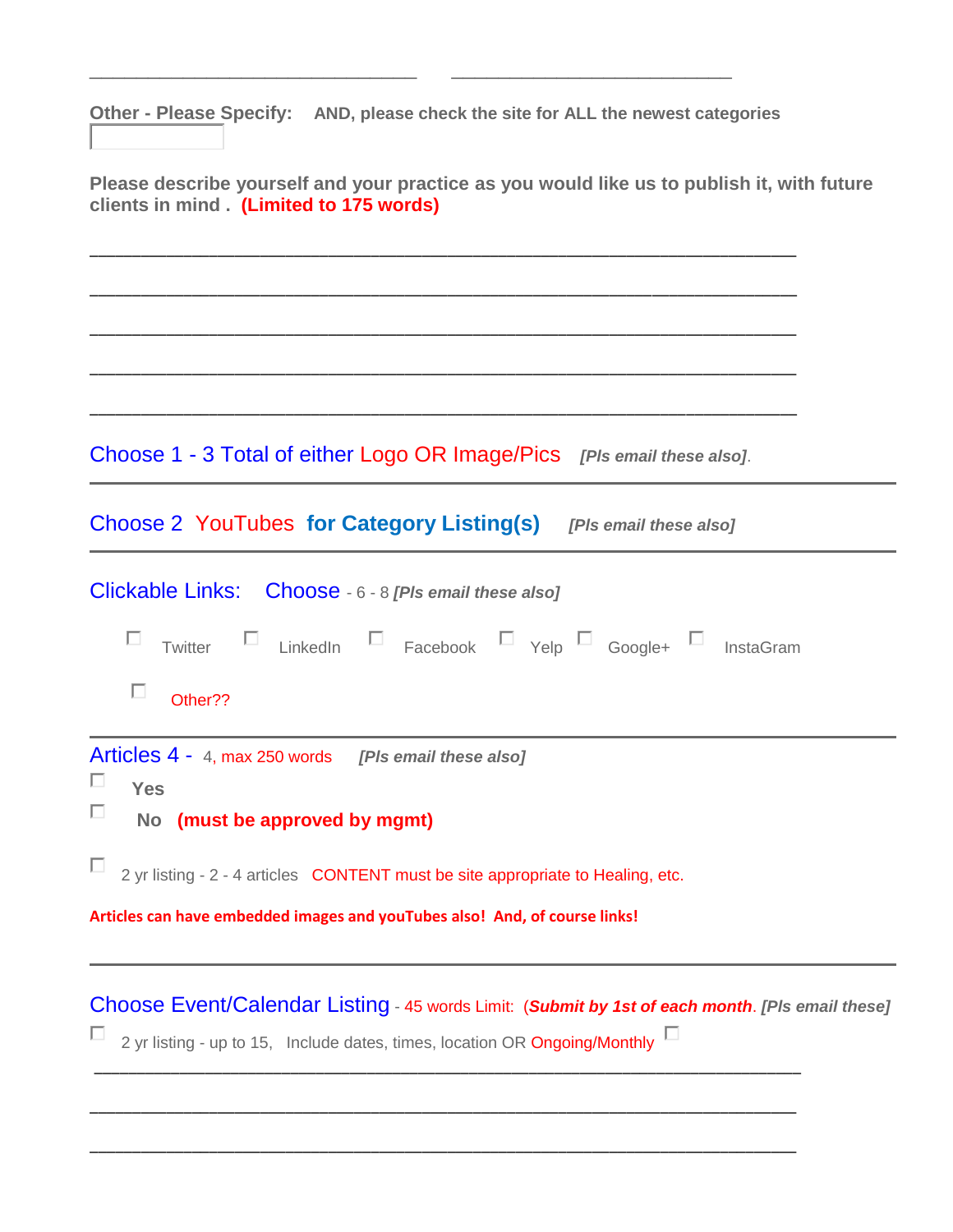| Did you Want any Addons? 2 yr listing Addons Available - |                              |
|----------------------------------------------------------|------------------------------|
| $\Box$ 10 Events/Calendar \$25                           | $\Box$ 3 logo/image/pic \$25 |
| $\Box$ 6 Categories \$25                                 | $\Box$ 4 Pub. Article \$25   |

\_\_\_\_\_\_\_\_\_\_\_\_\_\_\_\_\_\_\_\_\_\_\_\_\_\_\_\_\_\_\_\_\_\_\_\_\_\_\_\_\_\_\_\_\_\_\_\_\_\_\_\_\_\_\_\_\_\_\_\_\_\_\_\_\_\_\_\_\_\_\_\_\_\_\_\_\_\_\_\_\_\_\_

\_\_\_\_\_\_\_\_\_\_\_\_\_\_\_\_\_\_\_\_\_\_\_\_\_\_\_\_\_\_\_\_\_\_\_\_\_\_\_\_\_\_\_\_\_\_\_\_\_\_\_\_\_\_\_\_\_\_\_\_\_\_\_\_\_\_\_\_\_\_\_\_\_\_\_\_\_\_\_\_\_\_\_

## 2nd listing - **If you wish a 2nd listing, it is 1/2 price the 1st , email me and I will just send you an Invoice 2nd Listing - Please provide the following contact information:**

| Please include a number for clients to use.                                                                                                                                       |  |
|-----------------------------------------------------------------------------------------------------------------------------------------------------------------------------------|--|
|                                                                                                                                                                                   |  |
| We don't publish this number                                                                                                                                                      |  |
|                                                                                                                                                                                   |  |
|                                                                                                                                                                                   |  |
|                                                                                                                                                                                   |  |
| Choose one of the following practice types for your 1st listing, 1st category. (YLook<br>above to see # of categories w ea paid listing, and it's the same as your other listing) |  |

 $\vert \cdot \vert$ Native American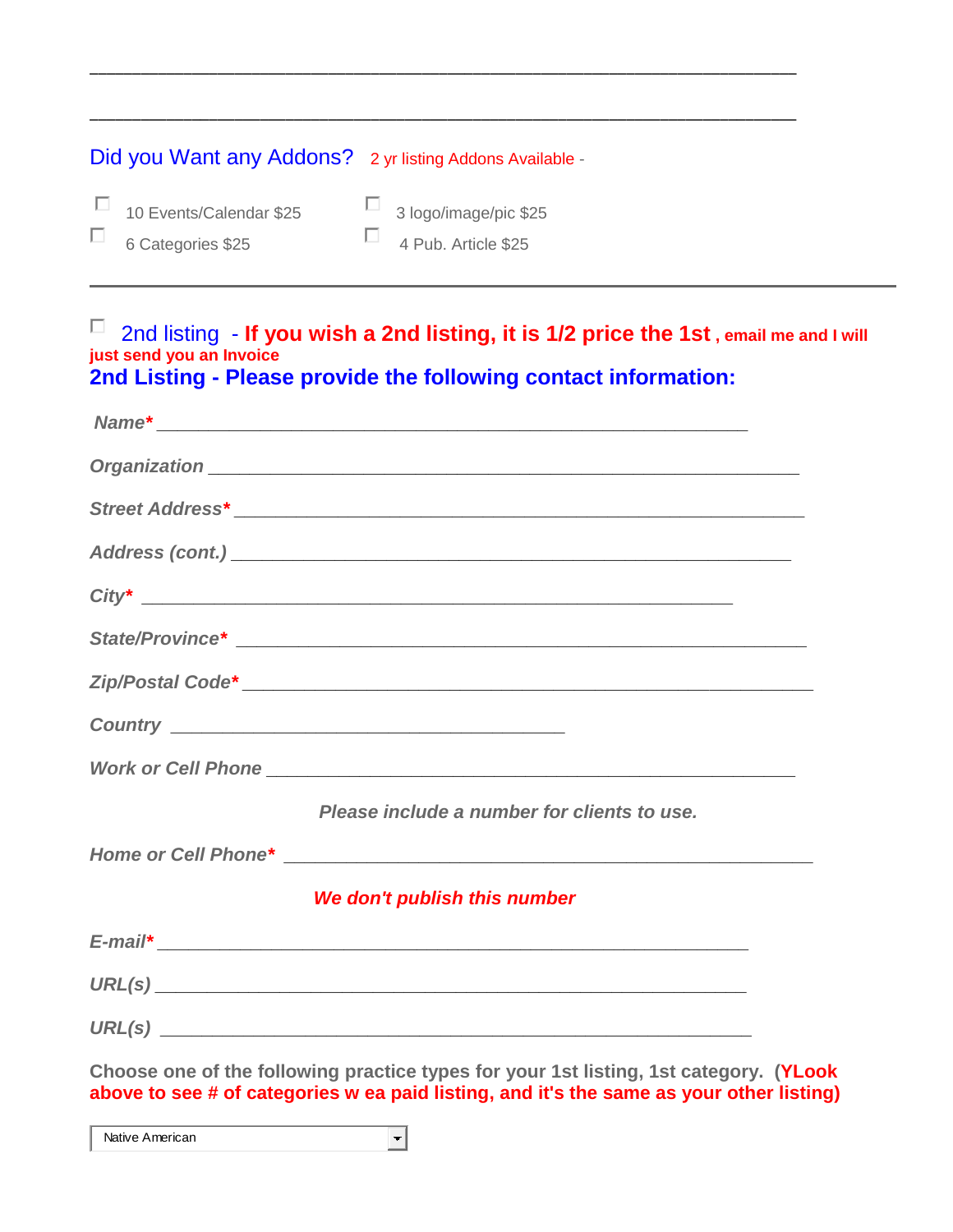**Other - Please Specify:**

**Please describe yourself and your practice as you would like us to publish it, with future clients in mind . (Limited to 175 words)**

Choose 1 - 3 Total of either Logo OR Image/Pics *[Pls email these also]*.

\_\_\_\_\_\_\_\_\_\_\_\_\_\_\_\_\_\_\_\_\_\_\_\_\_\_\_\_\_\_\_\_\_\_\_\_\_\_\_\_\_\_\_\_\_\_\_\_\_\_\_\_\_\_\_\_\_\_\_\_\_\_\_\_\_\_\_\_\_\_\_\_\_\_\_\_\_\_\_\_\_\_\_

\_\_\_\_\_\_\_\_\_\_\_\_\_\_\_\_\_\_\_\_\_\_\_\_\_\_\_\_\_\_\_\_\_\_\_\_\_\_\_\_\_\_\_\_\_\_\_\_\_\_\_\_\_\_\_\_\_\_\_\_\_\_\_\_\_\_\_\_\_\_\_\_\_\_\_\_\_\_\_\_\_\_\_

\_\_\_\_\_\_\_\_\_\_\_\_\_\_\_\_\_\_\_\_\_\_\_\_\_\_\_\_\_\_\_\_\_\_\_\_\_\_\_\_\_\_\_\_\_\_\_\_\_\_\_\_\_\_\_\_\_\_\_\_\_\_\_\_\_\_\_\_\_\_\_\_\_\_\_\_\_\_\_\_\_\_\_

\_\_\_\_\_\_\_\_\_\_\_\_\_\_\_\_\_\_\_\_\_\_\_\_\_\_\_\_\_\_\_\_\_\_\_\_\_\_\_\_\_\_\_\_\_\_\_\_\_\_\_\_\_\_\_\_\_\_\_\_\_\_\_\_\_\_\_\_\_\_\_\_\_\_\_\_\_\_\_\_\_\_\_

\_\_\_\_\_\_\_\_\_\_\_\_\_\_\_\_\_\_\_\_\_\_\_\_\_\_\_\_\_\_\_\_\_\_\_\_\_\_\_\_\_\_\_\_\_\_\_\_\_\_\_\_\_\_\_\_\_\_\_\_\_\_\_\_\_\_\_\_\_\_\_\_\_\_\_\_\_\_\_\_\_\_\_

Choose 2 YouTubes **for Category Listing(s)** *[Pls email these also]* Clickable Links: Choose - 6 - 8 *[Pls email these also]* П Twitter  $\Box$  LinkedIn  $\Box$  Facebook  $\Box$  Yelp  $\Box$  Google+  $\Box$  InstaGram П Other?? Articles 4 - 4, max 250 words *[Pls email these also]* П **Yes** П  **No (must be approved by mgmt)**  $\Box$  2 vr listing - 4 -- CONTENT must be site appropriate to Healing, etc. **Articles can have embedded images and youTubes also! And, of course links!**

**2nd Listing - Did you Want any Addons? 2 yr listing Addons Available -**

П 10 Events/Calendar \$25 5 3 logo/image/pic \$25 п 6 Categories \$25 4 Pub. Article \$25

**Is there anything else you need?**

- П **Yes**
- п **No**